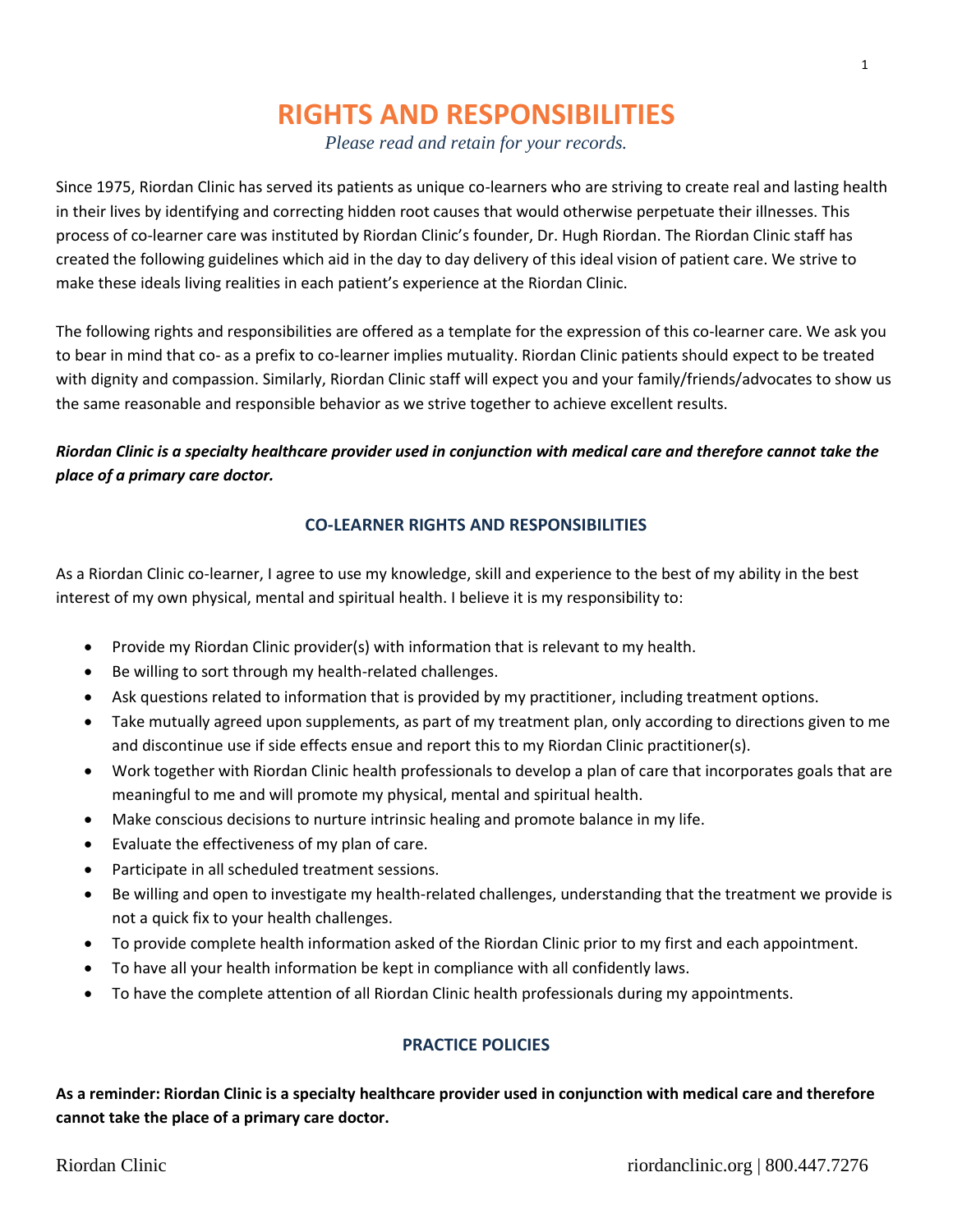### **APPOINTMENTS**

- Please arrive promptly at the "arrival time" given to you when scheduling your first new patient appointment.
- Please arrive 15 minutes before all subsequent appointments.
- If you arrive more than 15 minutes late for an appointment we reserve the right to reschedule your appointment to avoid inconveniencing other patients and you will be charged for a missed appointment per the *Cancellation Policy* as outline on page 31.

# **LABORATORY/OTHER RESULTS**

- When test results are received they are placed into our EHR ("Electronic Health Record") and the doctor will review the results. The doctor often waits for all of your tests to come back so they can review the whole picture.
- An appointment is required to review lab testing results so you as a co-learner can have a complete understanding of the results and, with your Riordan Clinic provider, can formulate an updated treatment plan.
- Please keep copies of all test results that are mailed or given to you.
- Self-referred laboratory results cannot be reviewed with recommendations by a Riordan Clinic doctor without a doctor's visit.
- Any laboratory testing covered by traditional Medicare will be filed directly.
- Copies of your test results will be provided to you via the Patient Portal (see page 32.), in person, mailed or emailed.

# **CLINIC THERAPIES**

- All co-learners receiving any therapies by Riordan Clinic medical staff (IVs, injections, PEMT, UBI, Chelation, etc) must be seen by a Riordan Clinic doctor **every six (6) months**.
- IV and injection appointments must be cancelled at least 24 hours in advance.
- Same day cancellations will be charged a \$50 USD no-show fee as that IV time slot was reserved for you.

# **PRESCRIPTIONS**

- All co-learners receiving pharmaceutical prescriptions by a Riordan Clinic doctor must be seen by a Riordan Clinic doctor **every six (6) months**.
- Certain prescriptions (thyroid, hormone therapy, blood pressure, chelation and IVs) require follow-up lab work and must be checked **every six (6) months**.
- Please make sure that all prescription renewal requests are made at least **one (1) week before** your prescription runs out.
- Our doctors often must review your chart and authorize the renewal before it can be sent in. In addition, compounding is sometimes required. Allow **24 hours** before calling to see if we have received your request. Please plan accordingly.

# **HOME IV INFUSIONS**

Riordan Clinic riordanclinic.org | 800.447.7276 All Home IV infusions performed off-site must be administered by a licensed medical professional.